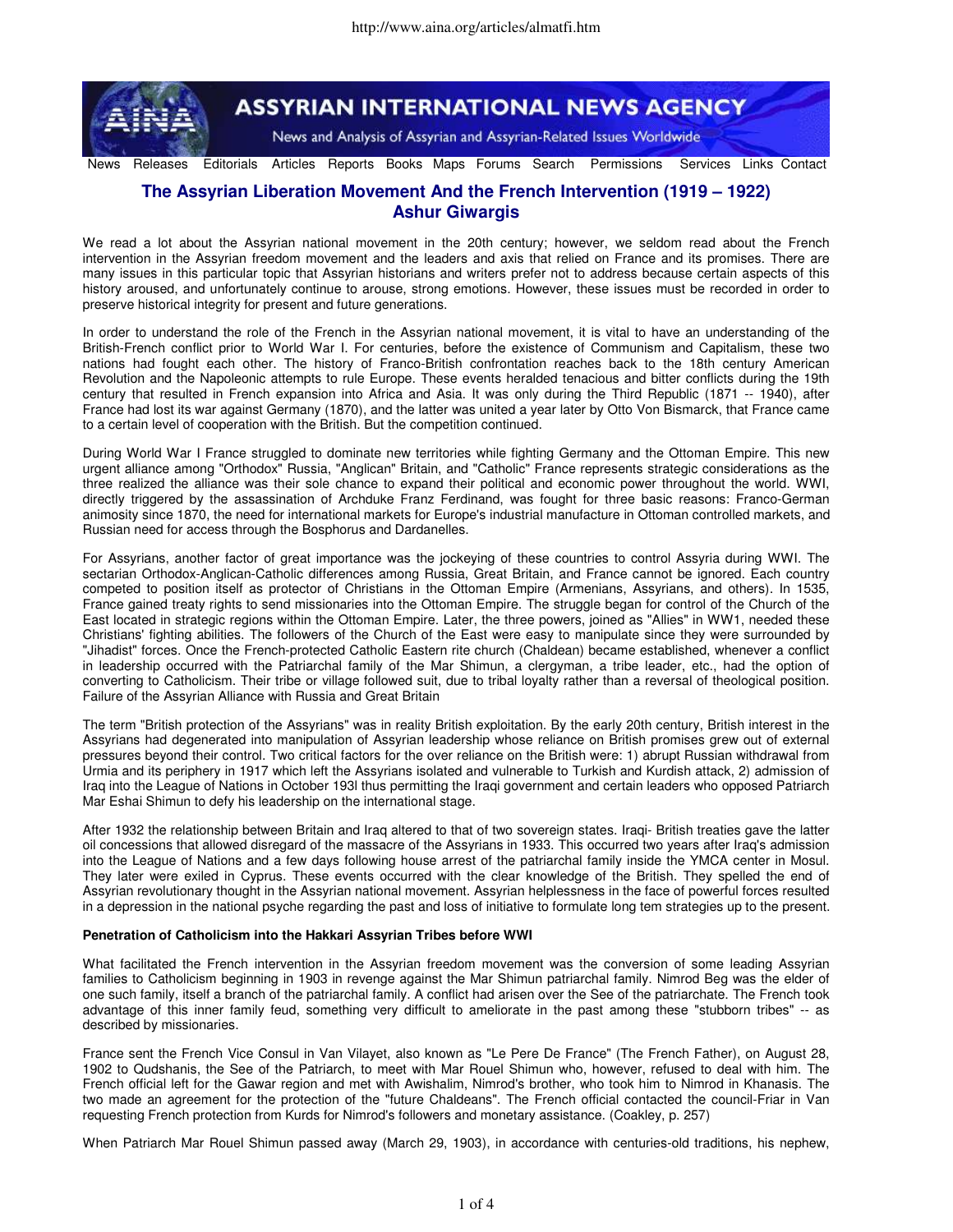Mar Benyamin Shimun, was consecrated patriarch. Nimrod, his cousin Youkhana, and Youkhana's son Yousip traveled to Mosul where they met with Mar Emanuel, the Patriarch of the Chaldean Church and broached the issue of their conversion to Catholicism. Upon agreement, Nimrod and his followers were immediately welcomed as new converts. Among them was Mar Esho'-Yab, the bishop of Duri region. (Coakley, p. 259)

This was Nimrod revenge on the patriarchal family for not choosing a member of his immediate family as patriarch. The repercussions reverberated for decades. The Catholic Mission in Van played a major role in this affair. (Matviev, pp. 75-76). Nimrod continued to challenge the Patriarch: he objected to the decision of the Assyrian leadership to enter the Great War on the Allies side in 1914, "fearing for their future" as he put it, despite the fact that massacres against Assyrians by their neighbors had occurred for centuries with or without Assyrian alliances with the West. In fact, Nimrod himself had requested French protection in 1902.

In 1914 a tribal group loyal to the Patriarch murdered most of the Nimrod family. Nimrod loyalists accused Patriarch Mar Benyamin Shimun of ordering the killings despite the assurances of the Patriarchal family and eyewitnesses that the Patriarch was not involved. Indeed the Mar Binyamin family was shocked and angered at news of the killings. (YG)

The animosity of Nimrod loyalists and family members towards the patriarchal family remained for a long time to come. An effort to bring peace between the two sides through the time-honored arrangement of marriage fell apart. Theodoros d' Mar Shimun (a nephew to Mar Benyamin and a brother of Mar Eshaia Shimun) and Bahija (granddaughter of Nimrod through his daughter Shoshan's marriage to Malik Kambar) were to wed. As their wedding was about to take place, and many Iraqi, British, and world emissaries were set to attend the ceremony near the temporary See of the Patriarch on Musa Shukr road in the Dawwasa quarter of Mosul, the bride's family, at the last moment, told the groom's family, that the marriage must be in a Catholic Church and in accord with Catholic creed. The failed wedding caused embarrassment to the Patriarchal family. Thus a new problem arose and the attempt for peace between the two families failed (YG).

## **Malik Kambar and French Intervention**

A charismatic Assyrian leader, Malik Kambar Warda of Jilu, the son-in-law of Nimrod, appeared in 1918 with a new scheme as an alternative to the British plan for the Assyrians. Kambar was a Catholic Assyrian (Chaldean) to whom France promised the establishment of a self-ruling Assyrian protectorate in West Assyria (the Syrian Jazira region). France commenced communications with Malik Kambar through the Chaldean Catholic Church, the normal conduit of Rome and France with Assyrians.

After the flight of many Assyrian refugees from Urmia to Georgia and Armenia in 1918, Malik Kambar, had settled in Georgia with 170 families from his tribe. Here, he commenced relations with Georgian officials as the spokesman for the refugees. Later he traveled to Istanbul and there met Fr. Petros Ubaid of the Chaldean Church. Twenty days later, the French High Commissioner to Syria and Lebanon, General Gouraud, invited Malik Kambar to Beirut where he duly arrived on July 7, 1920. He was met by the General's advisor, Colonel Knonish, and Monsignor Mansour Koryakos, the head of the Chaldean Catholics in Lebanon. At the next day's meeting with Malik Kambar, General Gouraud told the Assyrian leader that France had decided to give the Mardin and Jazira regions to the Assyrians and to put him in charge of the whole scheme. He asked Malik Kambar to go back to the Caucasus and enlist Assyrian soldiers and bring them and their families to the Jazira, all at French expense.

## **The text of the promise of General Gouraud to Malik Kambar**

Malik Kambar immediately set out for the Caucasus, met Dr. Victor Yonan, his assistant Gorial Darro, Fr. Lazar Giwargis and other notables of Urmia/Salamas. He told them about the French decision. The transfer of Assyrians to Jazira via Iskandarun (now Hatay in Turkey, then a Syrian province) began forthwith. The enlisted Assyrians were put under Captain Hariot. Malik Kambar traveled to Armenia, met with the Assyrians in Arzin, Dogun, and Kuylasar and succeeded in enlisting 450 men but could not transport them immediately due to the turmoil of Bolshevik fighting. However, he and eight of his assistants continued on to Tiflis in Georgia. There he met Colonel Korbal, French Army commander in Tiflis, and enlisted more Assyrians. Heavy fighting between the Red and White Russian armies forced Malik Kambar to end his mission and travel back to Syria to put in motion the project in Jazira.

## **Internal Struggle: the Mar Shimun family, Agha Petros, Malik Kambar**

During this time, Malik Kambar's attitude toward other Assyrian leadership became known. He wrote to Assyrian representatives at the Paris Peace Conference (December 30, 1920) insinuating that the patriarchal representative, without mentioning Lady Surma by name, had betrayed the Assyrians: "They sold their nation and filled their pockets at the expense of our children and stayed in luxurious hotels in London..." (MK). It is important to mention here that the British had impeded the lady Surma's departure for Europe and then had insisted that she remain in London and not go to Paris. In one of the darkest days in the modern history of the Assyrian nation, while Patriarch Mar Polous Shimun was at the point of death in Mar Mattay Monastery, and Lady Surma in London, British manipulation furthered the gap already existing between Agha Petros (The political ally of Malik Kambar) and the Patriarchal family by encouraging him to take the Assyrians and go back to Hakkari to fight the Turks and the Kurds, again accompanied by the Assyrian refugees (Malik Yaco, p. 156-157). A year later, the sickly Mar Polous Shimun, consecrated in 1918, died, and a twelve year old nephew, Mar Eshai Shimun, was elevated to the head of the church, a move opposed by some who received support from British Lt. Colonel Cunliffe Owen, the commander and the general supervisor of Assyrian refugees camps, even though such a youthful consecration had precedence in Assyrian custom and law. Finally the opposition was defeated and the young Patriarch was aided in his duties by a regency arrangement. (Theodoros Mar Shimun, p: 146).

## **French Plans to Divide the Assyrians Front**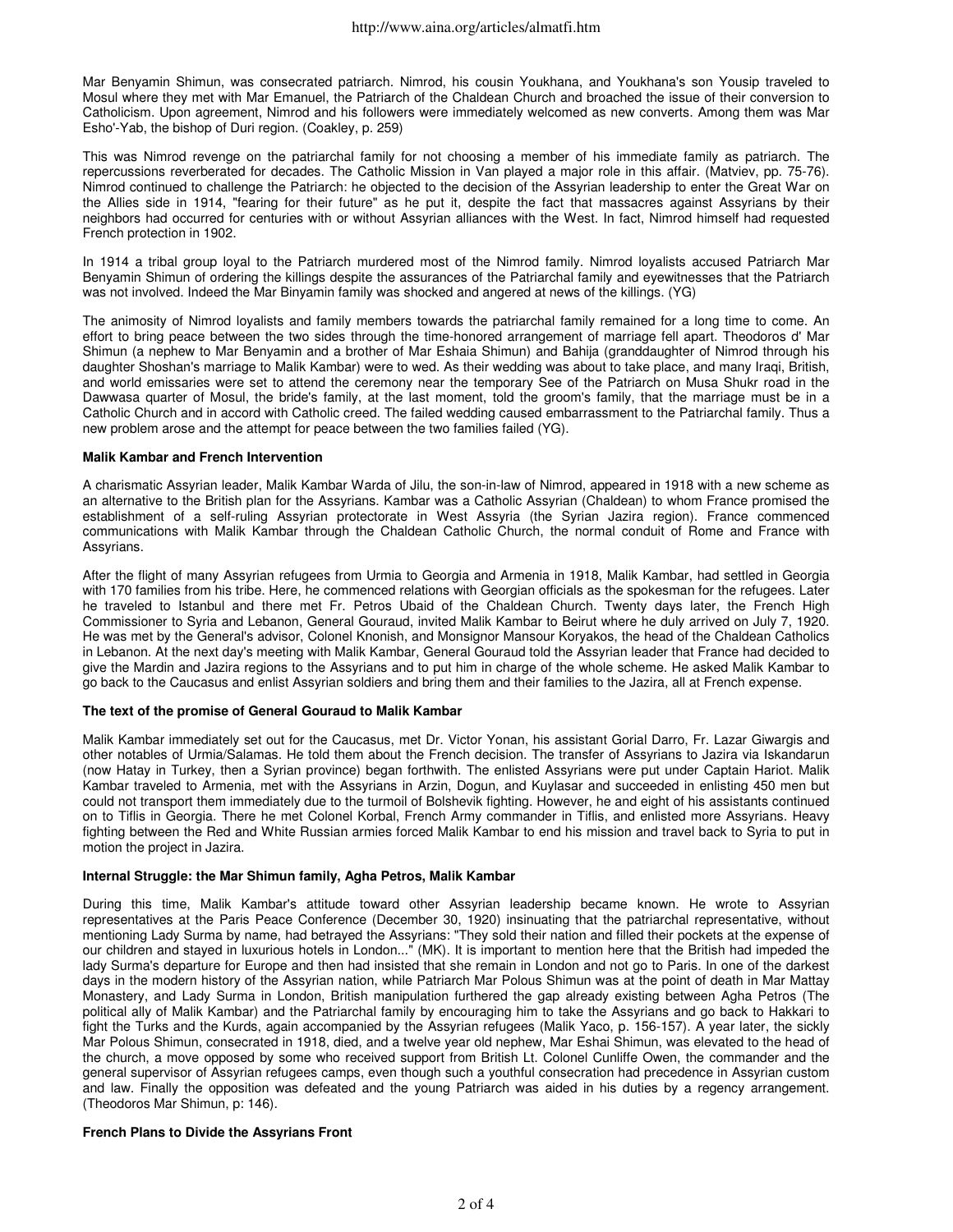Despite his opposition to Assyrian leadership by the Mar Shimuns (stemming from the murder of his father-in-law Nimrod in 1914) Malik Kambar was a courageous leader. He organized his troops in Jazira with the help of Captain Hariot, and lieutenants Marandin and Philippot. Assyrian volunteers rallied to this force from various denominations and regions. Some were refugees originally from Urmi who had fled to the Caucasus, or Church of the East members of the Jilu and other Hakkari tribes. Others belonged to traditional west Assyrian communities (ma'riwaye) belonging to the traditionally monophysite orthodox church. The latter had fled from the towns and villages of Tur-Abdin and especially the Mardin district. General Gouraud plan included the Mardin district for inclusion in the Assyro-Chaldean Protectorate.

Through this Assyrian force, Malik Kambar was able to control the Jazira region, something that incited the Muslim Arab tribes against Assyrians, as happened also in Iraq. He invited other Assyrian leaders in Iraq, including Agha Petros, to come to Syria. The British became concerned at these events in Jazira, as reflected in the letter of the British High Commissioner Sir Percy Cox (April 22, 1921) to G.H.Q. and the Director of Repatriation in Mosul. He accused Agha Petros of collusion with the French. His confidential letter states: "I have reason to suspect that the French Government is about to ask that the Assyrians be invited to settle between Mardin and Jazira, and it is rumored that certain of the Assyrian leaders have been heavily bribed to secure their consent" (Dadesho, p.78). The British began to restrict the movement of Agha Petros and Mar Sargis, the Bishop of Jilu, fearing they would move all Assyrians to Syria. In part to prevent such an independent move, the British later exiled Agha Petros (refuge given by France) while Bishop Mar Sargis abandoned the Mar Shimun in favor of the Iraqi Government.

The French were not interested in all of this. All they wanted, as stated by General Gouraud was: "To enlist an effective military force to protect the borders by the Assyro-Chaldeans who are willing to give their lives for sake of France" (General Gouraud, p: 12, 17, 18, 19).

Worthy of note is the first use of the term Assyro-Chaldeans in 1919-1920 at French insistence. This title came into use by France at the request of the Chaldean Catholic Church leadership in Beirut who presented the request to General Gouraud in person. The Catholic missions in Aleppo, Mosul, and Mount Lebanon supported the request. The pro-France Assyrian leadership, including Agha Petros, were obliged to use this title for fear of Vatican and French withdrawal of support at international conferences. In his letters to the British, however, Agha Petros used "Assyrian" exclusively thereby giving proof of French pressure.

## **End of the Dream**

On July 24, 1922, the League of Nations awarded France the mandate in Syria and Lebanon while Britain got Iraq, Palestine, and the Trans-Jordan mandates. Soon thereafter, France dissolved "The Assyro-Chaldean Battalion" and merged it into the French Foreign Legion. The French no longer needed Assyrian self-rule in Jazira and all the efforts of Malik Kambar had gone to waste.

Disappointed, Malik Kambar left for Lebanon where Assyrians resided who had refused to go to Syria, and from there he traveled to France where he joined Agha Petros. They worked together on the Assyrian question at international conferences, especially at Lausanne in 1923 and Geneva in 1924, but with no success due to the bargaining between the ex-allies with Turkey and Iraq. During all the international conferences, the most simple and basic rules of equality and international justice, as stated in international law: "A dwarf is as much a man as a giant; a small republic is no less a sovereign state than the most powerful kingdom" (de Vattel) … was broken.

## **Conclusion**

Regardless of French and British desires during those critical times for the Assyrian nation, Assyrians themselves didn't act as a solid unit; personal hatred and tribal revenge controlled Assyrian action. Their so-called "allies" and their enemies manipulated these weaknesses. The persecution and marginalization of the Assyrian nation continuous to date because of these kinds of internal Assyrian problems.

Ashur Giwargis is an Assyrian resident of Lebanon, born in Beirut (1970). His family fled Iraq during the massacres of Assyrians that took place in north of Iraq in 1933. He has many published articles concerning the Assyrian political cause and history in Assyrian and Arab newspapers and websites.

#### References:

Archives

MK (Malik Kambar d-Malik Warda of Jilu archives held in the family and left with his sister, the late Helen d-Malik Warda.) The author is grateful for access to these privately held materials.

YG (Notes of Younathan Giwargis, the author's grandfather, who was from the clan of Mar Sliwa of the Jilu tribe [The "Yegmala" house of Mar Zayya Village]. He was studying at the Mar Shimmun house in Qudshanis in preparation for becoming the bishop of Gawar [Mar Sliwa's seat]. He was an eyewitness to the reaction of the Patriarchal family at the killing of Nimrod. Later he was at the Patriarchal house in Mosul as preparations for the marriage of Theodore and Bahija were underway.)

## Secondary Sources

J.F. Coakley, The Church of the East and the Church of England. Oxford 1992.

K. Petrovitch Matviev, Al-Ashuriyyoun Wal Mas'ala L'Ashuriyya Fil Asr L'Hadith (The Assyrians and the Assyrian Question in Modern Era), Arabic Ed. From the original Russian, 1989.